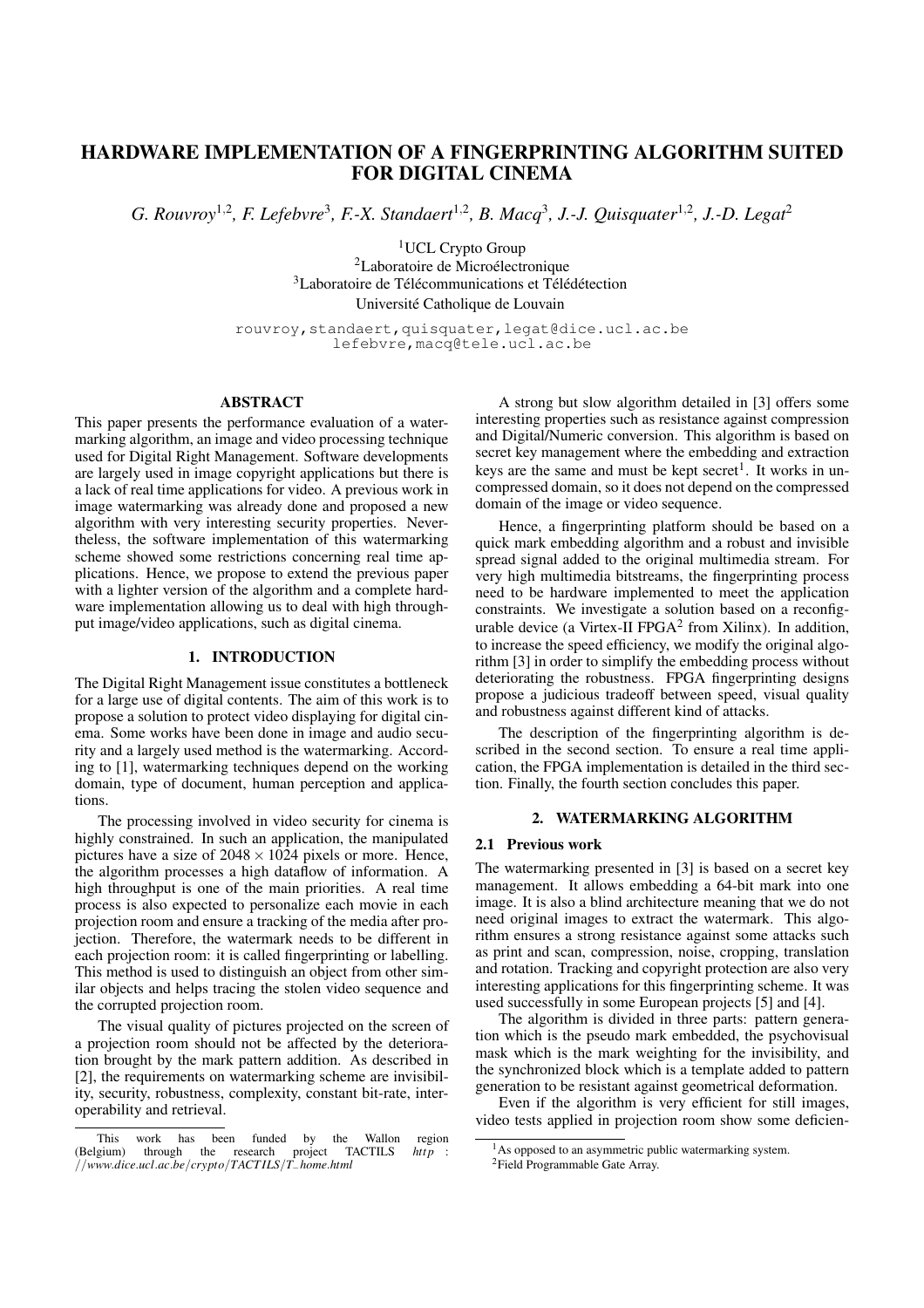cies. The watermark embedded in the projected pictures is not always detected. The problem is due to the inefficiency of the synchronization block. In addition, this block is too slow and too complex for real-time digital cinema applications.

# **2.2 Description of the light algorithm**

To avoid these previously detailed problems concerning digital cinema, we propose an evolution to a lighter algorithm as detailed in Figure 1. We replace the synchronization block by an off-line process, called RASH [7]. One of the RASH functionalities allows an efficient recovering of geometrical manipulations. Therefore, we get a fast and robust fingerprinting scheme.



Figure 1: Watermarking block scheme.

The different blocks of our light watermark are shown below. More detailed information can be found in [3].

- **Psychovisual mask**: The psycho visual mask is based on image activity (local mean) that compares medium pixel intensity inside its environment (its neighbors), and the Weber-Fechner law that highlights the visibility of the pixel intensity.
- **Convolutional code**: We chose a convolutional code to encode the original message. Therefore, we extend the 64-bit original message to a 128-bit code. Soft Viterbi is used to recover the original message. Convolutional code offers real improvement for the watermarking extraction due to the redundancy of the 128-bit code. Indeed, the original message could be correctly revealed even if some errors appear in the extracted 128-bit code.
- **Pseudo-random generator**: An efficient watermark is a robust mark based on redundancy, an accurate recovery method and an undetectable mark for a user without right. A  $MLS<sup>3</sup>$  pseudo-random sequence provides most

of the previous requirements. The length of this cyclic sequence is  $n = 2^m - 1$ , where m<sup>4</sup> is the number of stages. This code generates a Gaussian noise appearance and provides interesting detection properties. For secure extraction, we define a 40-bit key *Key*0. This key is used as the secret seed for the generation of our MLS code. The combination of the convolutional code and the MLS code allows generating an 1-D cyclic sequence called *WORD*. Typically, the length of *WORD* is  $2^{15}$ .

• **2-D Pattern**: We create a 2-D cyclic pattern, expanding our *WORD* into a matrix. The processed method is a linear computation between the image point coordinates and two 8-bit secret keys *Key*<sup>1</sup> and *Key*2:

$$
Pattern(i, j) = WORD[(i * Key_1 + j * Key_2) \nmod length(WORD)]
$$
\n(1)

where  $(i, j)$  represents the image pixel coordinates. *Pattern* $(i, j)$  represents the way we are going to modify the  $(i, j)$  pixel intensity: if it is equal to 1 (0), the pixel intensity will be increased (decreased).

A translation or cropping operation on the captured image is equivalent to the same transformation on the 2-D pattern. It simply corresponds to a cyclic permutation of the *WORD*, that fully permits a robust extraction of the original mark:

$$
Pattern(i + i_0, j + j_0) = WORD[((i + i_0) * Key_1 + (j + j_0) * Key_2) \mod length(WORD)]
$$

$$
Pattern(i + i0, j + j0) = WORD[((i * Key1 + j * Key2) +
$$
  
(i<sub>0</sub> \* Key<sub>1</sub> + j<sub>0</sub> \* Key<sub>2</sub>)) mod length(WORD)]

This watermarking algorithm is almost fully image processing resistant and cropping/translation resistant.

#### **2.3 Watermarking detection performance**

To evaluate the robustness and performance of our watermarking method, we experiment on 40 real-world images taken from the USC-SIPI database [6].

In [1], an embedding process is defined as:

$$
v_i' = v_i + \alpha b_i p_i
$$

Where  $v_i'$  $\mathbf{v}_i$  is the fingerprinted signal,  $\mathbf{v}_i$  is the original signal,  $b_i$  the embedded message,  $p_i$  pseudo noise sequence,  $\alpha$  is the force of the mark. In our case  $\alpha.b_i.p_i$  are weighted by the psychovisual mask.

For each of the 40 images of the data base, we embed a message with a range of six  $\alpha$  (0.02,0.04,0.08,0.1,0.15,0.2). To evaluate the image processing degradation due to fingerprinting insertion, we calculate the PSNR mean for each modified images according to the force  $\alpha$ . Figure 2 shows the resulting PSNRs. An empirical value of 32*db* is a good PSNR threshold to achieve a not too visible added template.

For each fingerprinted image, we consider 4 image processing attacks, generating  $40 * 6 * 4 = 960$  images, named processed images. The attacks are filtering (3x3 Gaussian filtering with standard deviation of 0.5), compression (JPEG

<sup>&</sup>lt;sup>3</sup>Maximum Length Shift register or m-sequence.

<sup>4</sup>40 in our case.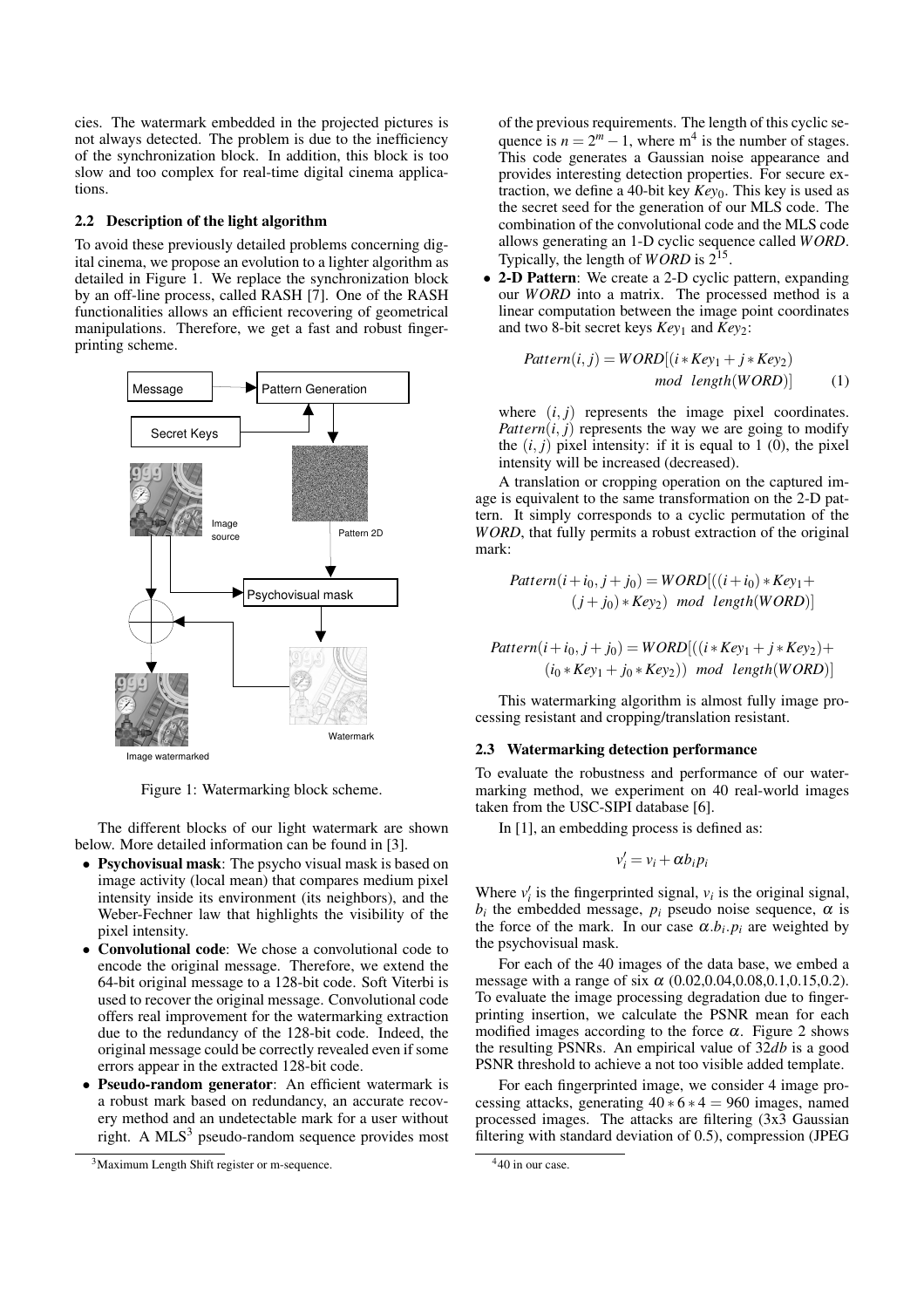

Figure 2: PSNR mean of 40 fingerprinted images regarding the force of the fingerprint

compression with 80% and 60% quality factor), and noise (salt and pepper).

The robustness results are given by Tables 1, 2, 3, 4. The term *Extracted* represents the number of processed images where the mark is correctly detected and extracted, *Only detected* represents the number of processed images where the the mark is correctly detected but too many bits are lost to compute a correct extraction process and *No detected* represents the number of processed images where the mark is not detected and no extracted.

| Force         |    |    | ).08 |  |  |
|---------------|----|----|------|--|--|
| Extracted     | 29 | 39 |      |  |  |
| Only detected |    |    |      |  |  |
| No detected   |    |    |      |  |  |

| Force         |  | 0.08 |  |  |
|---------------|--|------|--|--|
| Extracted     |  |      |  |  |
| Only detected |  |      |  |  |
| No detected   |  |      |  |  |

Table 1: Gaussian attack.

Table 2: Noise attack.

| Force         |    | .04 | 0.08 |  |  |
|---------------|----|-----|------|--|--|
| Extracted     | 2h |     |      |  |  |
| Only detected |    |     |      |  |  |
| No detected   |    |     |      |  |  |

Table 3: Jpeg attack, quality=60.

| Force         |    |     | $0.08\,$ |  |  |
|---------------|----|-----|----------|--|--|
| Extracted     | 30 | 39. |          |  |  |
| Only detected |    |     |          |  |  |
| No detected   |    |     |          |  |  |

Table 4: Jpeg attack, quality=80.

Attacks and PSNR figures provide a good empirical value of the force, closed to 0.06, to obtain a good tradeoff robustness/visibility of the fingerprint.

# **3. HARDWARE ASPECT**

#### **3.1 Detailed block implementation**

As previously mentioned, the fingerprinting insertion process needs to be hardware implemented to deal with the high bit rate of digital cinema. Figure 3 illustrates the global FPGA architecture of our fingerprinting scheme. We propose a complete unrolled and pipelined design to ensure the data processing throughput of digital cinema. We adapt the design to support  $2048 \times 1024$  frames with a dataflow of 24 images per second.

The first watermarking step is to compute the convolutional code from the 64-bit original mark and the MLS sequence until the *WORD* sequence is completely generated.  $WORD(n)$  means the  $n<sup>th</sup>$  bit of the sequence. The proposed design allows us to change *Key*<sup>0</sup> and the mark to embed for each new frame. About 100,000 clock cycles ( $\simeq$  1 ms) are required to generate a new *WORD* from a new key or a new original message. Therefore, it is not a judicious choice to change these inputs for every new frame.



Figure 3: The global fingerprinting architecture.

Once the WORD is generated, we start to compute the 2- D pattern assuming that the image pixels are received in a one by one serial way (cycle by cycle) in the YUV domain, line by line. We first receive  $(0,0)$ , then  $(1,0)$ ,  $(2,0)$ , ...,  $(0,1)$ ,  $(1,1)$  and so on. Every cycle a new pixel  $(i, j)$  is processed and a new *Pattern* $(i, j)$  is computed. Secret keys  $Key_1$  and *Key*<sup>2</sup> can be modified for every new frame without any dead cycles, which it is not the case for *Key*0. Nevertheless, changing only *Key*<sup>1</sup> and *Key*<sup>2</sup> regularly is not secured enough. It is better to change sometimes all the secret keys between two frames. Figure 4 shows the architecture concerning the calculation of Equation 1. The 32.768 bits of the *WORD* sequence are stored inside two separate RAM blocks<sup>5</sup>.



Figure 4: The 2-D pattern block.

<sup>5</sup>Virtex-II FPGAs have only internal 18-Kbit RAM blocks.